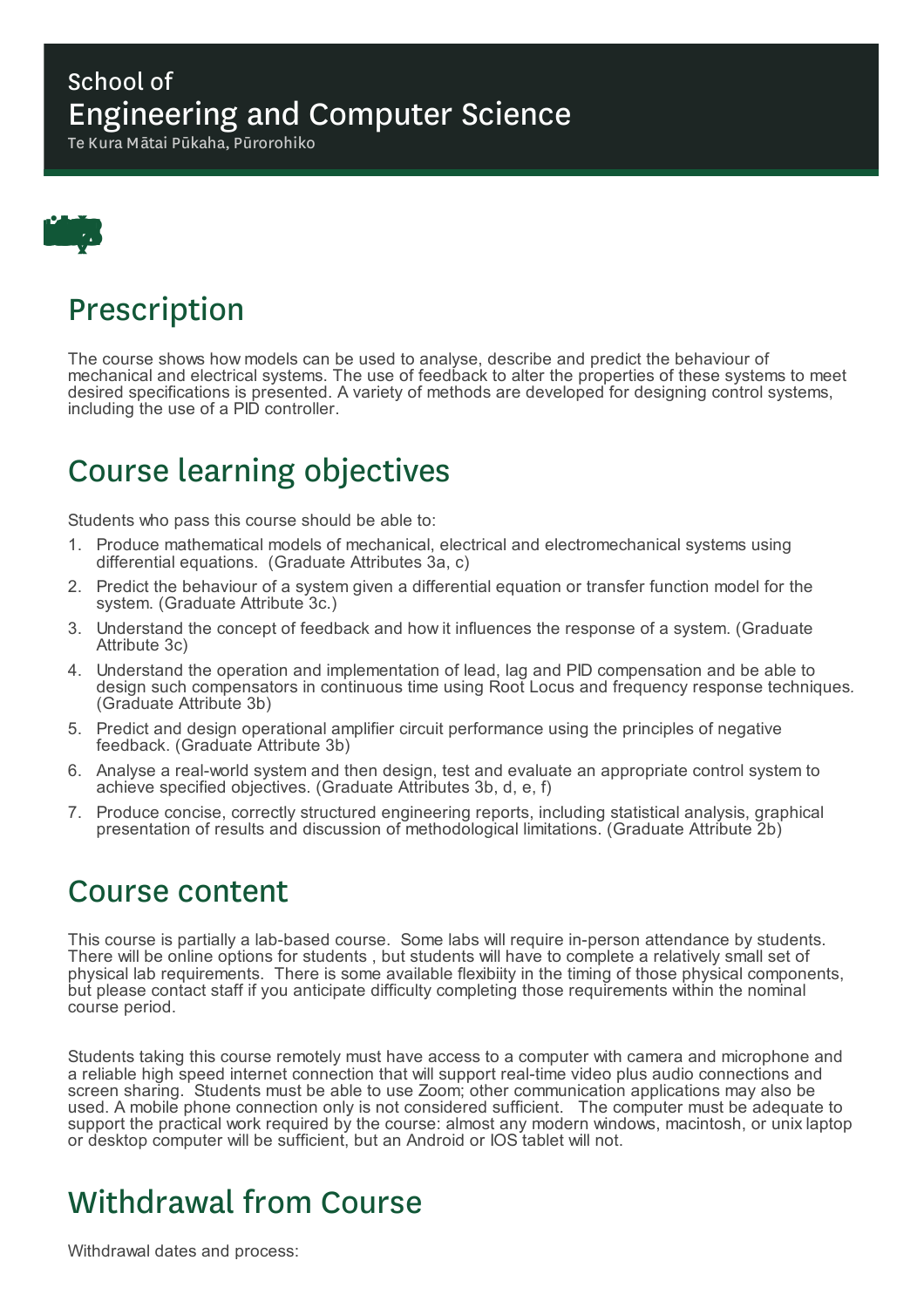### Lecturers

## Dr Christopher Hollitt (Coordinator)

christopher.hollitt@vuw.ac.nz 04 463 6965 AM 223 Alan Macdiarmid Building, Gate 7, Kelburn Parade, Kelburn

#### Daniel Burmester

#### daniel.burmester@vuw.ac.nz 04 463 9998

AM 404 Alan Macdiarmid Building, Gate 7, Kelburn Parade, Kelburn

## Teaching Format

The course contact hours consist of two weekly face to face lectures and a weekly tutorial. The lectures cover control theory, while the tutorials cover problem solving, discuss applications of the material and allow preparation for the practical work. Tutorials also allow for discussion of the broader impact of control engineering, in areas such as system safety, energy efficiency and sustainability.

The course includes a single trimester long project, done partly in the labs, where students apply the material to the identification and control of a real-world system. Students produce two reports of approximately 10 pages outlining their work on the project. During this year the majority of the project will be able to be done remotely via simulation. However, there will be two lab sessions (nominally in week 7 and week 10) that will have a required hardware component that will require attendence in the laboratory.

Completion of the laboratory session presented in the first week will require physical attendence. While this laboratory is not directly assessed, it does contribute to the development of laboratory skills. Satisfactory completion of the report associated with this laboratory is therefore a mandatory course requirement.

There will be flexibility in the timing of the in-person laboratory activities. Students who believe they may have trouble completing them within the nominal course period should contact staff.

## Student feedback

Student feedback will be provided via the submission system or other annotation on student work.

## Dates (trimester, teaching & break dates)

- Teaching: 28 February 2022 03 June 2022  $\blacksquare$
- Break: 11 April 2022 24 April 2022 É
- Study period: 06 June 2022 09 June 2022
- Exam period: 10 June 2022 25 June 2022

### Class Times and Room Numbers

#### **28 February 2022 - 10 April 2022**

- **Tuesday** 09:00 09:50 204, New Kirk, Kelburn
- **Wednesday** 09:00 09:50 204, New Kirk, Kelburn
- **Friday** 09:00 09:50 204, New Kirk, Kelburn
- **25 April 2022 - 05 June 2022**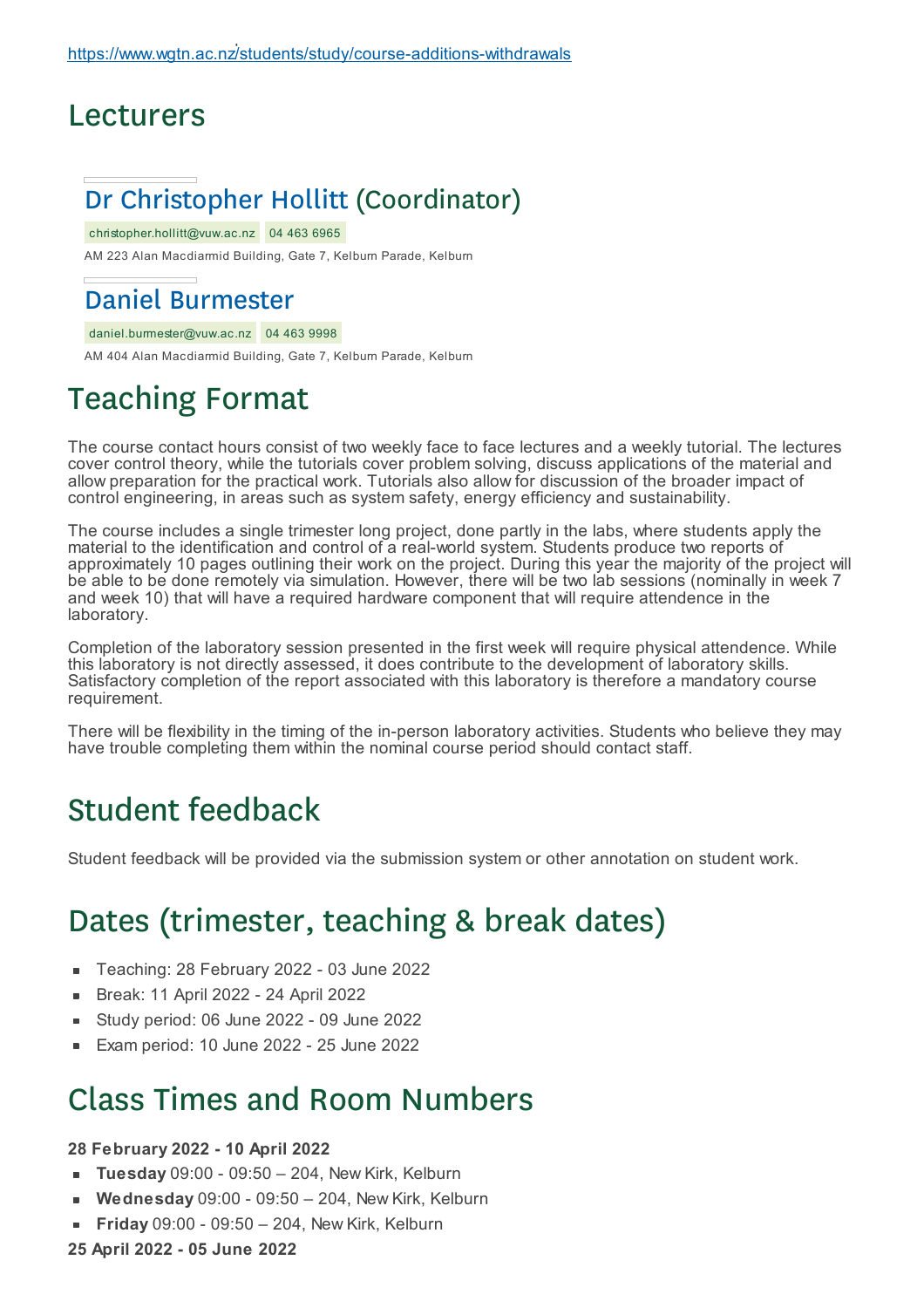- **Tuesday** 09:00 09:50 204, New Kirk, Kelburn
- **Wednesday** 09:00 09:50 204, New Kirk, Kelburn É
- **Friday** 09:00 09:50 204, New Kirk, Kelburn

# Set Texts and Recommended Readings

### Required

There are no required texts for this offering.

#### Recommended

The course text book is Norman Nise "*Control System Engineering*", now in its eighth edition. We will not follow the text closely, but students are advised to ensure access to the text or to an alternate source of practice problems. Physical copies of the text (and alternatives) are available in the library, and limited electronic access to the main text is also available. Details may be found on the course reading list.

## Mandatory Course Requirements

In addition to achieving an overall pass mark of at least 50%, students must:

- Achieve a grade of at least 40% for each of the project reports, because the projects are the only assessment items addressing CLO's 6 and 7.
- Submit an adequate laboratory report for the instrumentation laboratory.

*If you believe that exceptional circumstances may prevent you from meeting the mandatory course requirements, contact the Course Coordinator for advice as soon as possible.*

## Assessment

| <b>Assessment Item</b>                        | Due Date or Test Date                   | CLO(s)                | Percentage |
|-----------------------------------------------|-----------------------------------------|-----------------------|------------|
| Assignments (4) (approx 6 hours<br>each)      | Weeks 4, 6, 10 and 12                   | CLO: 1,2,3,4,5        | 30%        |
| Project Reports (2) (approx 10<br>hours each) | Weeks 6, 12                             | CLO:<br>1,2,3,4,5,6,7 | 20%        |
| Tests (2) (2 hours each)                      | Week 7 and in the<br>assessment period. | CLO: 1,2,3,4,5        | 50%        |

#### Penalties

Work submitted late will incur a 10% penalty per late day or part thereof. Students expecting to submit work late should use the extension system that is part of the submission system.

#### Extensions

Extension procedures for EEEN315 will use with the normal Faculty extension process. You need not contact the course lecturers directly for most assignment extensions, but simply follow the procedures